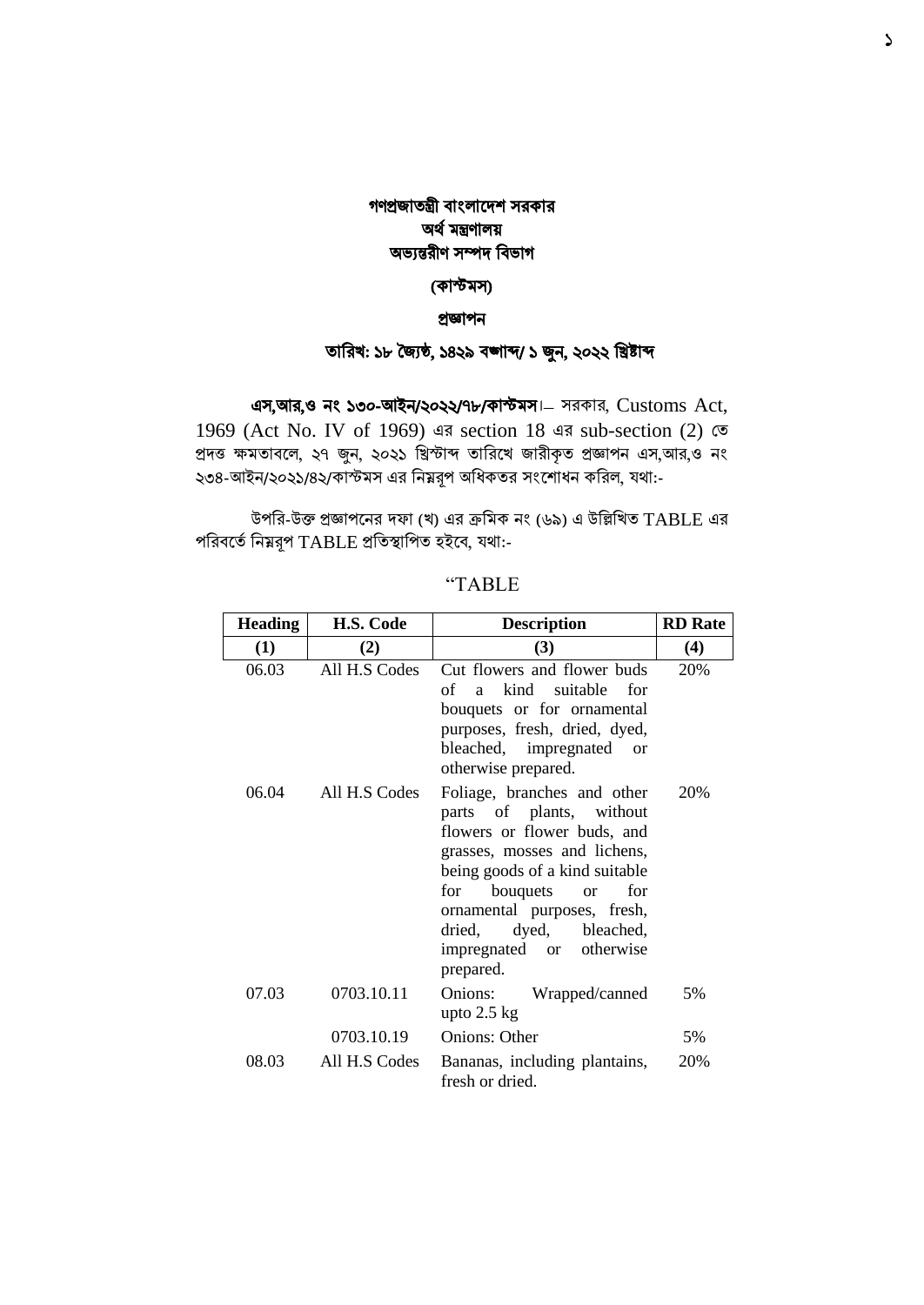| <b>Heading</b> | H.S. Code     | <b>Description</b>                                                                                         | <b>RD</b> Rate |
|----------------|---------------|------------------------------------------------------------------------------------------------------------|----------------|
| (1)            | (2)           | (3)                                                                                                        | (4)            |
| 08.04          | 0804.20.11    | Figs Fresh, Wrapped/canned<br>upto 2.5kg                                                                   | 20%            |
|                | 0804.20.19    | Figs, Fresh, Other                                                                                         | 20%            |
|                | 0804.20.21    | Figs, Dried, Wrapped/canned<br>upto 2.5kg                                                                  | 20%            |
|                | 0804.20.29    | Figs, Dried, Other                                                                                         | 20%            |
|                | 0804.30.10    | Pineapples, Fresh Of Dried,<br>Wrapped/canned upto 2.5kg                                                   | 20%            |
|                | 0804.30.90    | Pineapples, Fresh Or Dried,<br>Other                                                                       | 20%            |
|                | 0804.40.10    | Avocados, Fresh Or Dried,<br>Wrapped/canned upto 2.5kg                                                     | 20%            |
|                | 0804.40.90    | Avocados Fresh Or Dried,<br>Other                                                                          | 20%            |
|                | 0804.50.11    | Fresh<br><b>Or</b><br>Dried.<br>Guavas,<br>Wrapped/canned upto 2.5kg                                       | 20%            |
|                | 0804.50.19    | Guavas Fresh Or Dried, Other                                                                               | 20%            |
|                | 0804.50.21    | Mangosteens, Fresh Or Dried,<br>Wrapped/canned upto 2.5kg                                                  | 20%            |
|                | 0804.50.29    | Mangosteens, Fresh Or Dried,<br>Other                                                                      | 20%            |
|                | 0804.50.31    | Mangoes Fresh<br>Or Dried,<br>Wrapped/canned upto 2.5kg                                                    | 20%            |
|                | 0804.50.39    | Mangoes<br>Fresh Or Dried,<br>Other                                                                        | 20%            |
| 08.05          | All H.S Codes | Citrus fruit, fresh or dried.                                                                              | 20%            |
| 08.06          | All H.S Codes | Grapes, fresh or dried.                                                                                    | 20%            |
| 08.07          | All H.S Codes | Melons<br>(including)<br>watermelons)<br>and<br>papaws<br>(papayas), fresh.                                | 20%            |
| 08.08          | All H.S Codes | Apples, pears and quinces,<br>fresh.                                                                       | 20%            |
| 08.09          | All H.S Codes | Apricots, cherries, peaches<br>(including nectarines), plums<br>and sloes, fresh.                          | 20%            |
| 08.10          | All H.S Codes | Other fruit, fresh.                                                                                        | 20%            |
| 08.11          | All H.S Codes | Fruit and nuts, uncooked or<br>by<br>steaming<br>cooked<br><b>or</b><br>boiling<br>frozen,<br>in<br>water, | 20%            |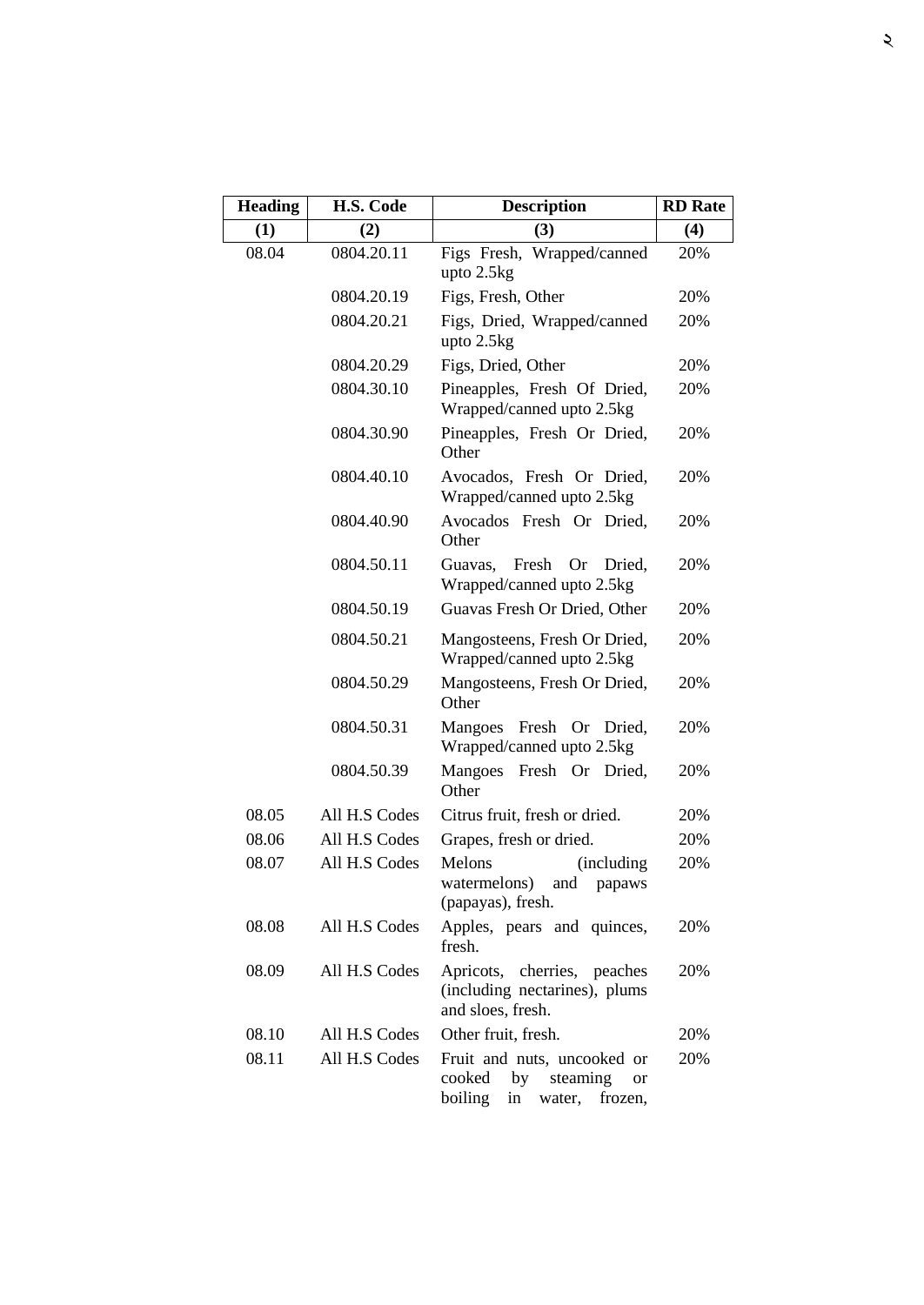| <b>Heading</b> | H.S. Code     | <b>Description</b>                                                                                                                                                                                                      | <b>RD</b> Rate |
|----------------|---------------|-------------------------------------------------------------------------------------------------------------------------------------------------------------------------------------------------------------------------|----------------|
| (1)            | (2)           | (3)                                                                                                                                                                                                                     | (4)            |
|                |               | whether<br>containing<br>not<br><b>or</b><br>added<br>other<br>sugar<br><b>or</b><br>sweetening matter.                                                                                                                 |                |
| 08.12          | All H.S Codes | Fruit and nuts, provisionally<br>preserved (for example, by<br>sulphur dioxide gas, in brine,<br>in sulphur water or in other<br>preservative solutions), but<br>unsuitable in that state for<br>immediate consumption. | 20%            |
| 08.13          | 0813.10.10    | Apricots,<br>Wrapped/canned<br>upto $2.5$ kg                                                                                                                                                                            | 20%            |
|                | 0813.10.90    | Apricots, Other                                                                                                                                                                                                         | 20%            |
|                | 0813.20.10    | Prunes, Wrapped/canned upto<br>$2.5$ kg                                                                                                                                                                                 | 20%            |
|                | 0813.20.90    | Prunes, Other                                                                                                                                                                                                           | 20%            |
|                | 0813.30.10    | Apples,<br>Wrapped/canned<br>upto $2.5$ kg                                                                                                                                                                              | 20%            |
|                | 0813.30.90    | Apples, Other                                                                                                                                                                                                           | 20%            |
|                | 0813.40.10    | Other fruit, Wrapped/canned<br>upto $2.5$ kg                                                                                                                                                                            | 20%            |
|                | 0813.40.90    | Other fruit, Other                                                                                                                                                                                                      | 20%            |
|                | 0813.50.11    | Mixtures of nuts or dried<br>fruits of this Chapter: Having<br>character<br>essential<br>οf<br>the<br>Wrapped/canned<br>betelnuts<br>upto $2.5$ kg                                                                      | 20%            |
|                | 0813.50.19    | Mixtures of nuts or dried<br>fruits of this Chapter: Having<br>the essential character of betel<br>nuts Other                                                                                                           | 20%            |
|                | 0813.50.91    | Other Wrapped/canned upto<br>$2.5$ kg                                                                                                                                                                                   | 20%            |
|                | 0813.50.99    | Other, Nes                                                                                                                                                                                                              | 20%            |
| 08.14          | All H.S Codes | Peel of citrus fruit or melons<br>(including<br>watermelons),<br>fresh,<br>dried<br>frozen,<br>or<br>provisionally preserved<br>in<br>brine, in sulphur water or in                                                     | 20%            |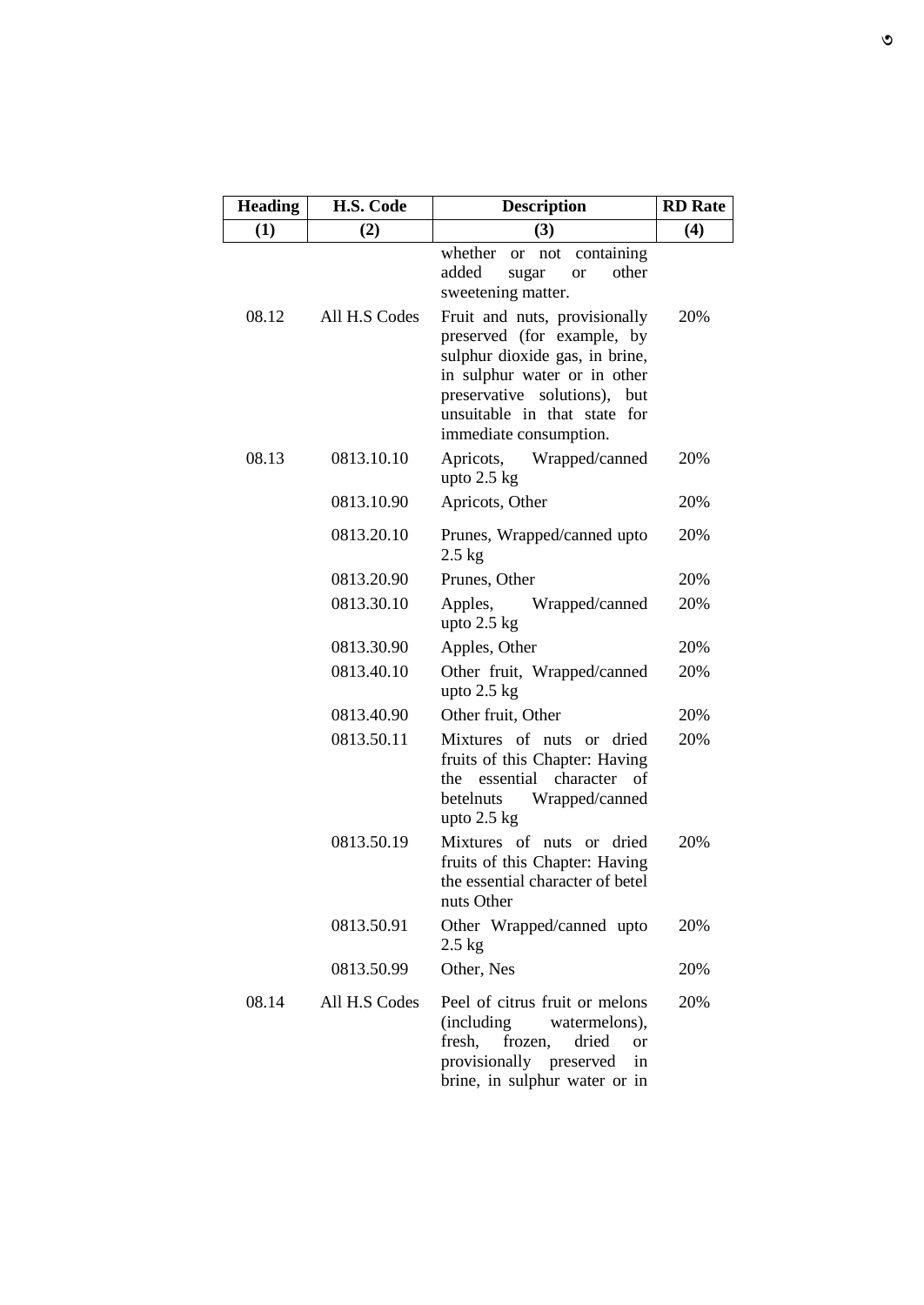| <b>Heading</b> | H.S. Code      | <b>Description</b>                                                                                      | <b>RD</b> Rate |
|----------------|----------------|---------------------------------------------------------------------------------------------------------|----------------|
| (1)            | (2)            | (3)                                                                                                     | (4)            |
|                |                | other preservative solutions.                                                                           |                |
| 10.06          | 1006.20.00     | Husked (brown rice)                                                                                     | 25%            |
|                | 1006.30.11     | Fortified rice<br>kernels<br>Basmoti rice                                                               | 25%            |
|                | 1006.30.19     | Other Fortified rice kernels                                                                            | 25%            |
|                | 1006.30.91     | Semi-milled or wholly-milled<br>rice, whether or not polished<br>or glazed : Basmoti rice               | 25%            |
|                | 1006.30.99     | Other Semi-milled or wholly-<br>milled rice, whether or not<br>polished or glazed                       | 25%            |
|                | 1006.40.00     | Broken rice                                                                                             | 25%            |
| 11.02          | All H.S Codes  | Cereal flours other than of<br>wheat or meslin                                                          | 10%            |
| 11.08          | 1108.11.00     | Wheat starch                                                                                            | 10%            |
|                | 1108.12.00     | Maize (corn) starch                                                                                     | 20%            |
|                | 1108.13.00     | Potato starch                                                                                           | 10%            |
|                | 1108.14.00     | Manioc (cassava) starch                                                                                 | 20%            |
|                | 1108.19.00     | Other starches                                                                                          | 10%            |
| 12.08          | 1208.10.00     | Flours and meals of oil seeds<br>oleaginous fruits,<br>other<br><sub>or</sub><br>than those of mustard. | 5%             |
| 13.01          | All H.S. Codes | Lac; natural gums, resins,<br>gum-resins<br>and<br>oleoresins<br>(for example, balsams)                 | 5%             |
| 15.14          | 1514.91.00     | Crude mustard oil                                                                                       | 10%            |
| 17.01          | 1701.12.00     | containing<br>Raw<br>sugar not<br>added flavouring or colouring<br>matter: Beet sugar                   | 30%            |
|                | 1701.13.00     | specified<br>Cane<br>sugar<br>in<br>Subheading Note 2 to this<br>Chapter                                | 30%            |
|                | 1701.14.00     | Other cane sugar                                                                                        | 30%            |
|                | 1701.91.00     | Other<br>Containing<br>added<br>colouring<br>flavouring<br><b>or</b><br>matter                          | 30%            |
|                | 1701.99.00     | Other                                                                                                   | 30%            |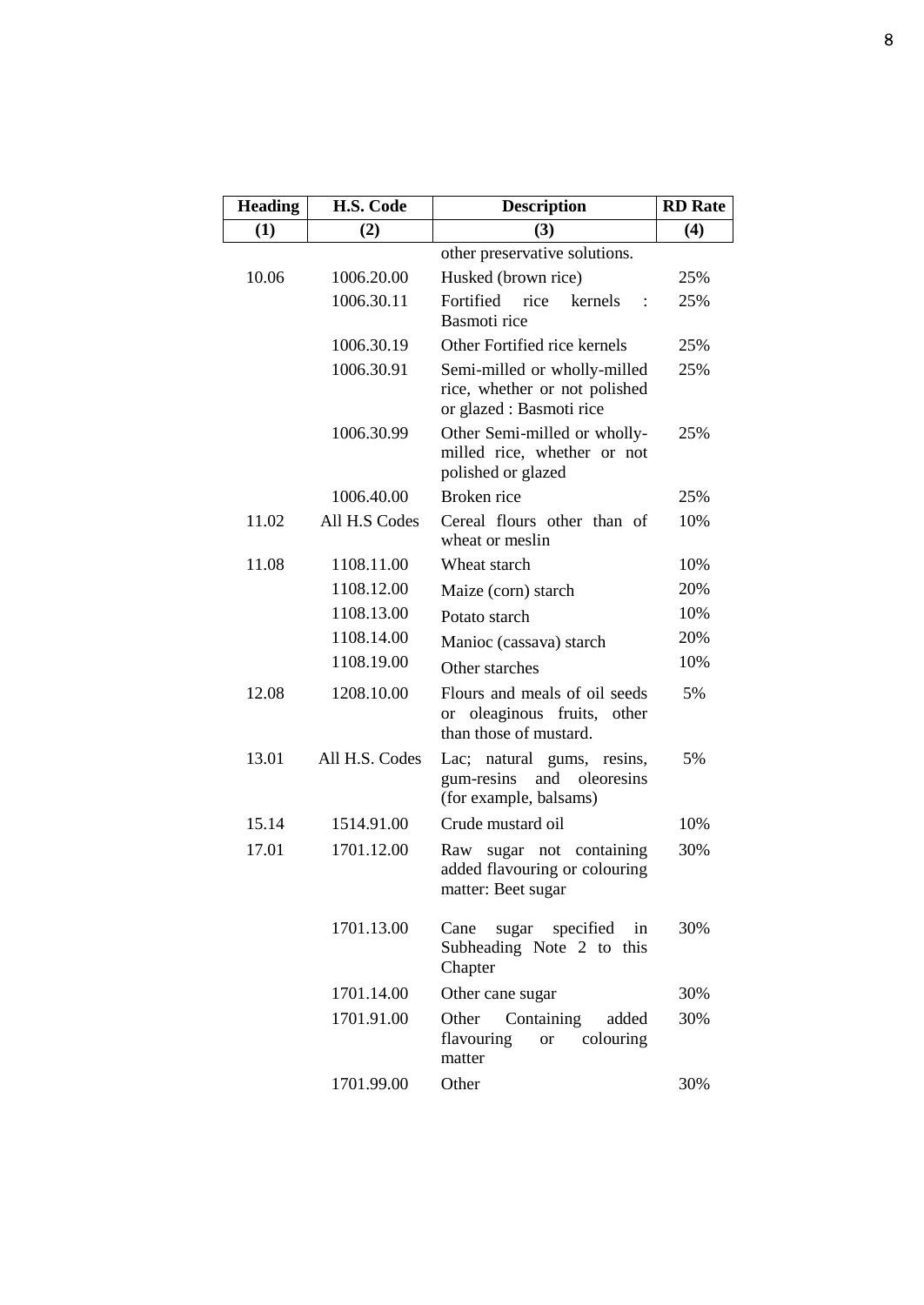| <b>Heading</b> | H.S. Code     | <b>Description</b>                                                                                                                                                                                                                                    | <b>RD</b> Rate |
|----------------|---------------|-------------------------------------------------------------------------------------------------------------------------------------------------------------------------------------------------------------------------------------------------------|----------------|
| (1)            | (2)           | (3)                                                                                                                                                                                                                                                   | (4)            |
| 23.04          | 2304.00.00    | Oil-cake<br>and<br>other<br>solid<br>whether<br>residues<br>$\alpha$<br>not<br>ground or in the<br>form of<br>pellets, resulting from the<br>extraction of soya-bean oil                                                                              | 5%             |
| 23.06          | 2306.10.00    | Cotton seeds                                                                                                                                                                                                                                          | 5%             |
|                | 2306.60.00    | Palm nuts or kernels                                                                                                                                                                                                                                  | 5%             |
| 25.16          | 2516.20.00    | Sandstone                                                                                                                                                                                                                                             | 20%            |
| 26.20          | 2620.99.10    | Fly ash                                                                                                                                                                                                                                               | 5%             |
| 27.10          | 2710.19.31    | Lubricating oil, that is oil<br>such is not ordinarily used for<br>other<br>purpose<br>than<br>any<br>excluding,<br>lubrication,<br>any<br>mineral oil which has its<br>flashing point below $220^{\circ}$ F by<br>Abel's close test                  | 5%             |
| 28.04          | 2804.21.00    | Argon                                                                                                                                                                                                                                                 | 15%            |
|                | 2804.30.00    | Nitrogen                                                                                                                                                                                                                                              | 15%            |
|                | 2804.40.00    | Oxygen                                                                                                                                                                                                                                                | 15%            |
| 28.07          | 2807.00.00    | Sulphuric acid; oleum                                                                                                                                                                                                                                 | 15%            |
| 28.11          | 2811.21.00    | Carbon dioxide                                                                                                                                                                                                                                        | 5%             |
| 30.06          | 3006.50.00    | First-aid boxes and kits                                                                                                                                                                                                                              | 10%            |
| 33.03          | All H.S Codes | Perfumes and toilet waters.                                                                                                                                                                                                                           | 20%            |
| 33.04          | All H.S Codes | <b>Beauty</b><br>make-up<br><b>or</b><br>preparations and preparations<br>for the care of the skin (other<br>than medicaments), including<br>sunscreen<br><b>or</b><br>tan<br>sun<br>preparations;<br>manicure<br><b>or</b><br>pedicure preparations. | 20%            |
| 33.05          | All H.S Codes | Preparations for use on the<br>hair.                                                                                                                                                                                                                  | 20%            |
| 33.06          | All H.S Codes | Preparations for oral or dental<br>hygiene, including denture<br>fixative pastes and powders;<br>Yarn used to clean between<br>the teeth (dental floss), in<br>individual retail packages.                                                            | 20%            |
| 33.07          | All H.S Codes | Pre-shave, shaving or after-<br>shave preparations, personal                                                                                                                                                                                          | 20%            |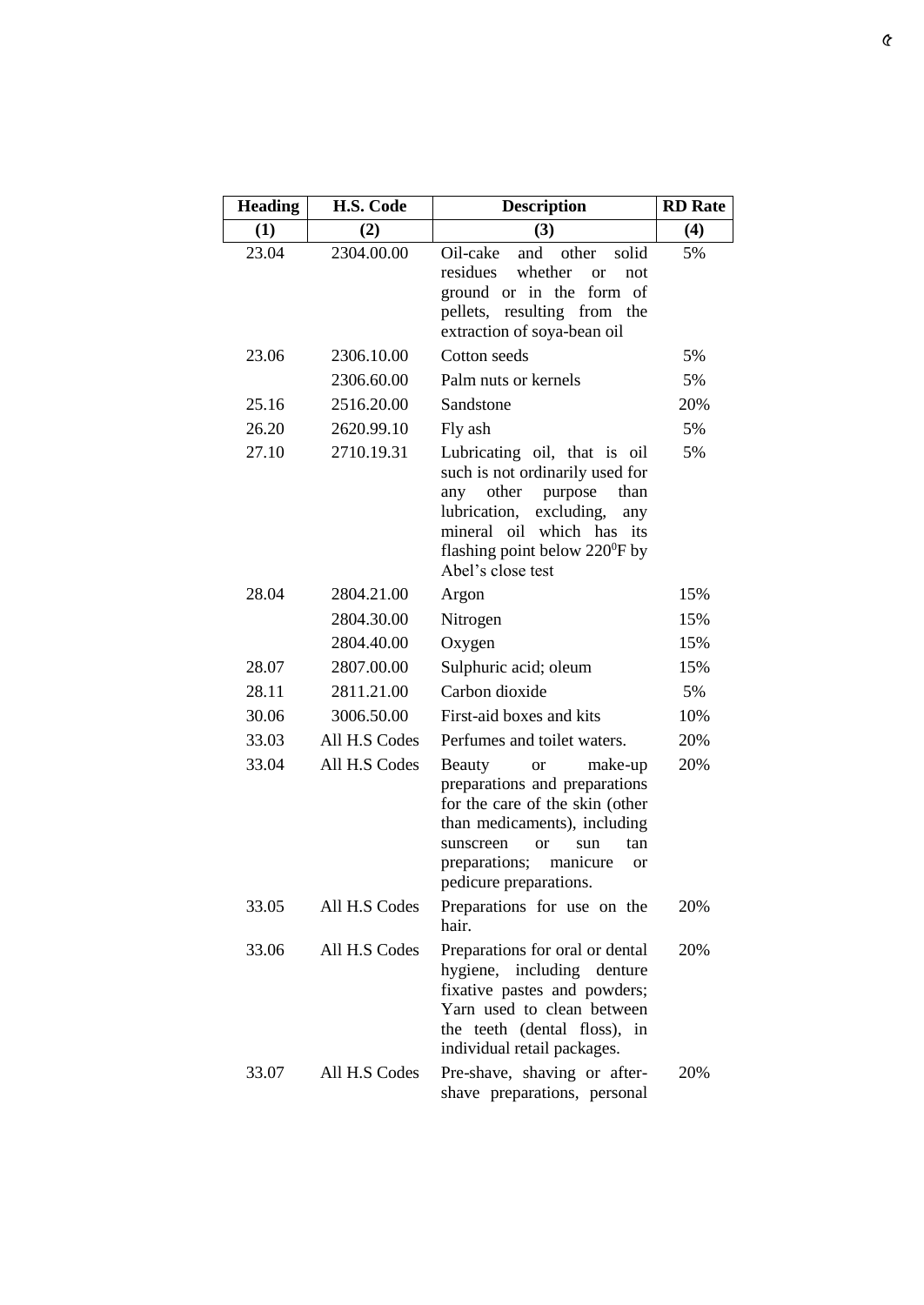| <b>Heading</b> | H.S. Code  | <b>Description</b>                                                                                                                                                                                                                                                            | <b>RD</b> Rate |
|----------------|------------|-------------------------------------------------------------------------------------------------------------------------------------------------------------------------------------------------------------------------------------------------------------------------------|----------------|
| (1)            | (2)        | (3)                                                                                                                                                                                                                                                                           | (4)            |
|                |            | deodorants, bath preparations,<br>depilatories<br>and<br>other<br>perfumery, cosmetic or toilet<br>preparations, nor elsewhere<br>specified<br>included,<br><b>or</b><br>prepared room<br>deodorisers,<br>whether or not perfumed or<br>disinfectant<br>having<br>properties. |                |
| 35.05          | 3505.10.00 | Dextrin and other modified<br>starches                                                                                                                                                                                                                                        | 15%            |
|                | 3505.20.00 | Glues                                                                                                                                                                                                                                                                         | 15%            |
| 35.06          | 3506.10.00 | Products suitable for use as<br>glues or adhesives, put up for<br>retail<br>sale<br>glues<br>as<br><b>or</b><br>adhesives, not exceeding a<br>net weight of 1 kg                                                                                                              | 15%            |
|                | 3506.99.00 | Other Adhesives based on<br>polymers                                                                                                                                                                                                                                          | 15%            |
| 37.07          | 3707.10.00 | Sensitising emulsions                                                                                                                                                                                                                                                         | 10%            |
| 38.24          | 3824.60.00 | Sorbitol                                                                                                                                                                                                                                                                      | 15%            |
| 39.09          | 3909.10.00 | Urea resins; thiourea resins                                                                                                                                                                                                                                                  | 5%             |
| 39.17          | 3917.10.00 | Artificial<br>guts<br>(sausage)<br>casings) of hardened protein<br>or of cellulosic materials                                                                                                                                                                                 | 10%            |
| 39.20          | 3920.20.20 | Non-printed<br>cast<br>polypropylene film                                                                                                                                                                                                                                     | 5%             |
|                | 3920.20.90 | Other polymers of propylene                                                                                                                                                                                                                                                   | 5%             |
| 40.10          | 4010.34.00 | Conveyor<br>of<br>transmission<br>belts or belting, of vulcanized<br>rubber                                                                                                                                                                                                   | 20%            |
| 40.11          | 4011.20.10 | Tyre of rim size of 16 inch                                                                                                                                                                                                                                                   | 5%             |
|                | 4011.40.00 | Tyre of a kind used on<br>motorcycles                                                                                                                                                                                                                                         | 5%             |
| 40.13          | 4013.90.90 | Other inner tubes                                                                                                                                                                                                                                                             | 5%             |
| 40.16          | 4016.99.90 | Rubber guard rear                                                                                                                                                                                                                                                             | 20%            |
| 72.02          | 7202.11.00 | Ferromanganese: Containing<br>by weight more than 2% of<br>carbon                                                                                                                                                                                                             | 15%            |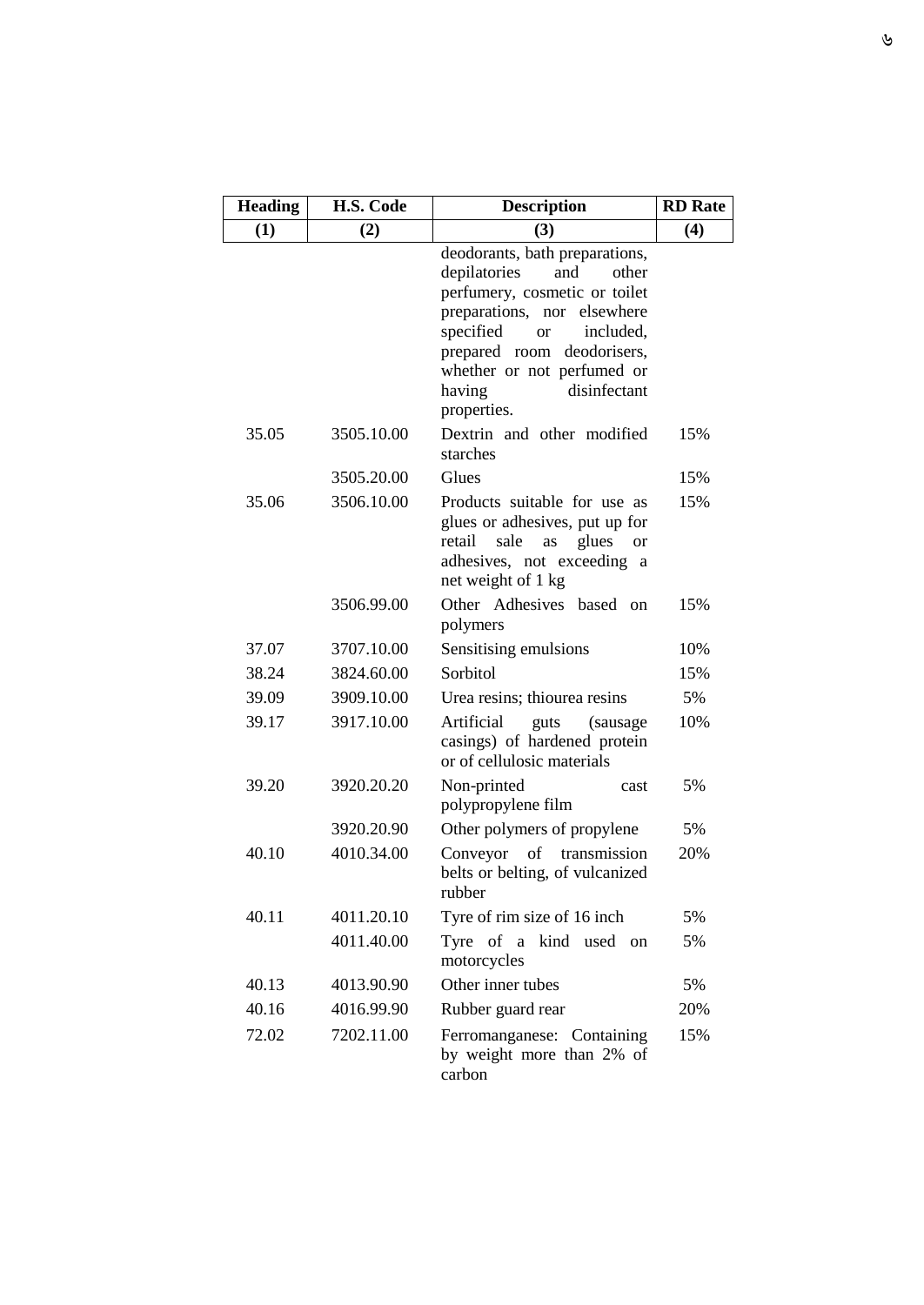| <b>Heading</b> | H.S. Code                                   | <b>Description</b>                                                                                                                                                                                           | <b>RD</b> Rate |
|----------------|---------------------------------------------|--------------------------------------------------------------------------------------------------------------------------------------------------------------------------------------------------------------|----------------|
| (1)            | (2)                                         | (3)                                                                                                                                                                                                          | (4)            |
|                | 7202.21.00                                  | Ferrosilicon:<br>Containing<br>by<br>than 55%<br>weight more<br>of<br>silicon                                                                                                                                | 15%            |
|                | 7202.30.00                                  | Ferro-silico-manganese                                                                                                                                                                                       | 15%            |
| 72.06          | All H.S. Codes                              | Iron ingot                                                                                                                                                                                                   | 20%            |
| 72.07          | All H.S. Codes                              | <b>Billet</b>                                                                                                                                                                                                | 20%            |
| 72.10          | 7210.11.00                                  | Plated or coated with tin of a<br>thickness of 0.5 mm or more                                                                                                                                                | 10%            |
|                | 7210.20.00                                  | Plated or coated with lead,<br>including terne-plate                                                                                                                                                         | 10%            |
|                | 7210.30.90                                  | Electrolytically plated<br><b>or</b><br>coated with zinc                                                                                                                                                     | 10%            |
|                | 7210.49.90                                  | Other plated or coated with<br>zinc                                                                                                                                                                          | 10%            |
|                | 7210.69.90                                  | Other Plated or coated with<br>aluminium-zinc alloys                                                                                                                                                         | 10%            |
|                | 7210.70.30                                  | Painted, varnished or coated<br>with plastics of a thickness of<br>more than 1.0 mm                                                                                                                          | 10%            |
|                | 7210.90.00                                  | Other Flat-rolled products of<br>iron or non-alloy steel                                                                                                                                                     | 10%            |
| 72.13          | All H.S. Codes<br>(excluding<br>7213.91.10) | Bars and rods, hot rolled, in<br>irregularly wound coils, of<br>iron or non-alloy steel                                                                                                                      | 3%             |
| 72.14          | All H.S. Code<br>(excluding<br>7214.91.10)  | Other bars and rods of iron or<br>non-alloy steel, not further<br>worked<br>than<br>forged,<br>hot<br>rolled, hot<br>drawn<br><sub>or</sub><br>hot<br>extruded, but including those<br>twisted after rolling | 3%             |
| 72.15          | All H.S. Codes                              | Other bars and rods of iron or<br>non-alloy steel.                                                                                                                                                           | 3%             |
| 72.16          | All H.S. Codes                              | Angles, shapes and sections<br>of iron or non-alloy steel                                                                                                                                                    | 3%             |
| 72.17          | 7217.30.00                                  | Plated or coated with other<br>base metals                                                                                                                                                                   | 3%             |
| 72.18          | All H.S Codes                               | SS Ingot                                                                                                                                                                                                     | 20%            |
| 72.24          | All H.S Codes                               | Alloy steel ingot                                                                                                                                                                                            | 20%            |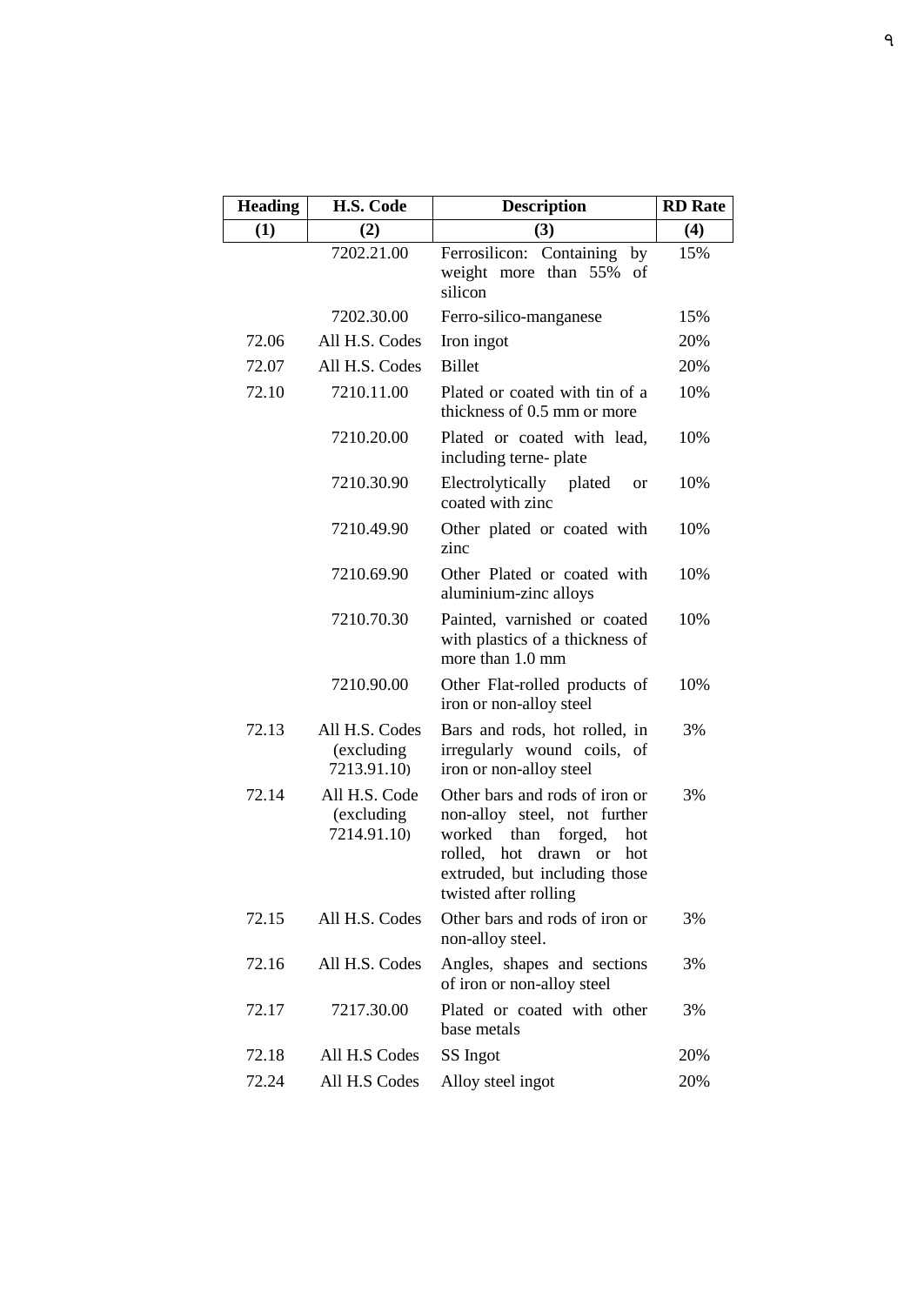| <b>Heading</b> | H.S. Code                                            | <b>Description</b>                                                                                                                                       | <b>RD</b> Rate |
|----------------|------------------------------------------------------|----------------------------------------------------------------------------------------------------------------------------------------------------------|----------------|
| (1)            | (2)                                                  | (3)                                                                                                                                                      | (4)            |
| 74.07          | 7407.10.00                                           | Copper bars, rods and profiles<br>of refined copper                                                                                                      | 10%            |
| 74.11          | 7411.10.90                                           | Copper<br>tubes<br>of<br>refined<br>copper                                                                                                               | 3%             |
| 76.05          | 7605.11.00<br>7605.21.00                             | Aluminium wire                                                                                                                                           | 10%            |
|                | 7605.19.00<br>7605.29.00                             | Other aluminium wire                                                                                                                                     | 20%            |
| 83.11          | 8311.30.00                                           | Coated rods and cored wire,<br>of base metal, for soldering,<br>brazing or welding by flame                                                              | 3%             |
|                | 8311.90.00                                           | Other                                                                                                                                                    | 3%             |
| 85.44          | 8544.70.00                                           | Optical fiber cables                                                                                                                                     | 5%             |
| 87.03          | 8703.24.32<br>8703.24.42<br>8703.33.52<br>8703.33.62 | Motor<br>other<br>and<br>cars<br>including<br>vehicles,<br>station<br>wagons, CKD                                                                        | 30%            |
| 87.04          | 8704.21.14<br>8704.31.14                             | Double cabin pickup in CBU<br>condition with minimum four<br>doors of a cylinder capacity<br>exceeding 2000 CC but not<br>exceeding 3000 CC              | 20%            |
| 87.06          | 8706.00.36                                           | Chassis fitted with engines,<br>motor vehicles of<br>for the<br>headings 87.03 of a cylinder<br>capacity exceeding 1600cc<br>but not exceeding 2000cc    | 15%            |
|                | 8706.00.37                                           | Chassis fitted with engines,<br>motor vehicles of<br>for the<br>headings 87.03 of a cylinder<br>capacity exceeding 2000cc<br>but not exceeding 3000cc    | 15%            |
|                | 8706.00.38                                           | Chassis fitted with engines,<br>motor vehicles of<br>for<br>the<br>headings 87.03 of a cylinder<br>capacity exceeding 3000cc<br>but not exceeding 4000cc | 10%            |